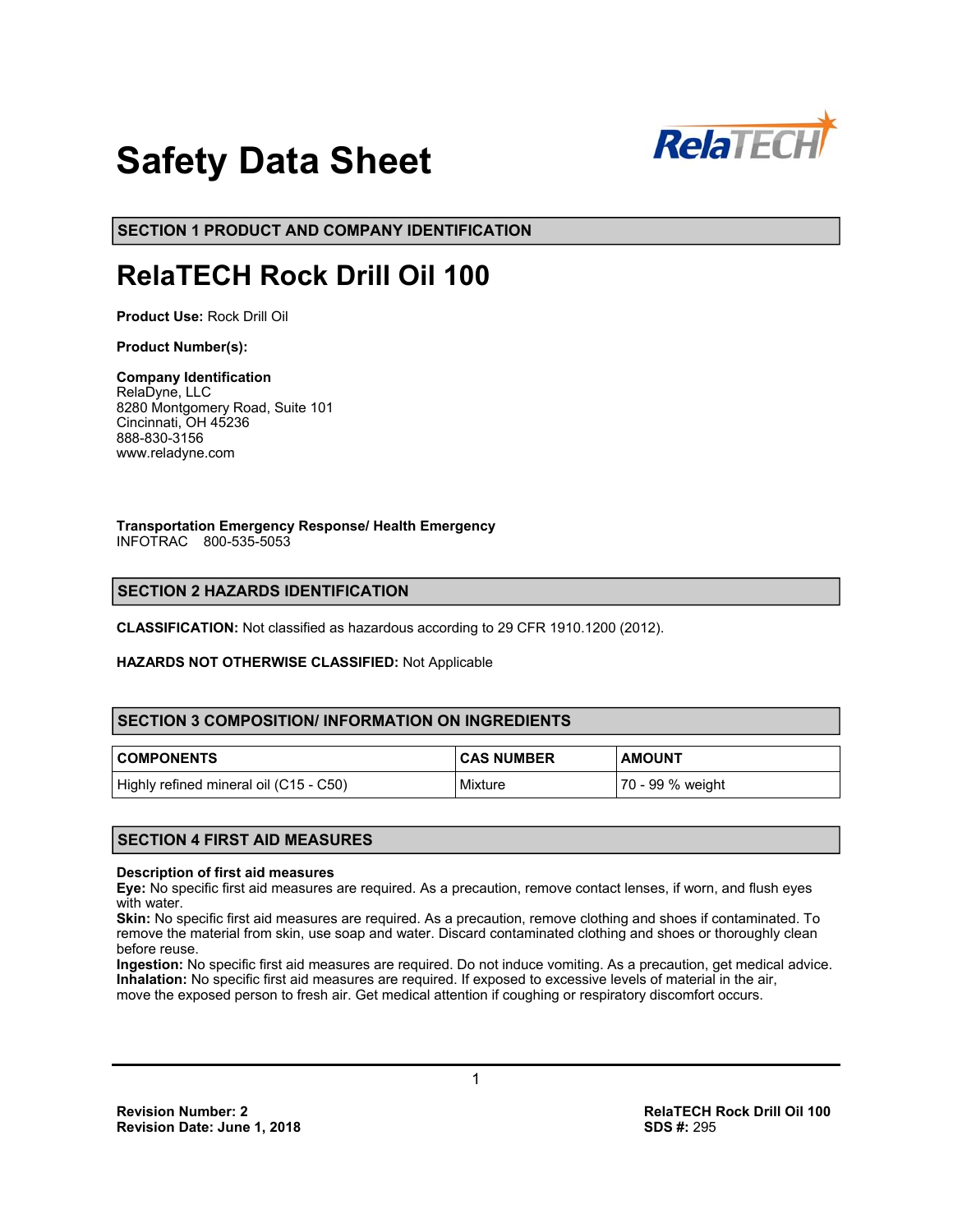#### **Most important symptoms and effects, both acute and delayed IMMEDIATE SYMPTOMS AND HEALTH EFFECTS**

**Eye:** Not expected to cause prolonged or significant eye irritation.

**Skin:** Contact with the skin is not expected to cause prolonged or significant irritation. Contact with the skin is not expected to cause an allergic skin response. Not expected to be harmful to internal organs if absorbed through the skin. High-Pressure Equipment Information: Accidental high-velocity injection under the skin of materials of this type may result in serious injury. Seek medical attention at once should an accident like this occur. The initial wound at the injection site may not appear to be serious at first; but, if left untreated, could result in disfigurement or amputation of the affected part.

#### **Ingestion:** Not expected to be harmful if swallowed.

**Inhalation:** Not expected to be harmful if inhaled. Contains a petroleum-based mineral oil. May cause respiratory irritation or other pulmonary effects following prolonged or repeated inhalation of oil mist at airborne levels above the recommended mineral oil mist exposure limit. Symptoms of respiratory irritation may include coughing and difficulty breathing.

#### **DELAYED OR OTHER SYMPTOMS AND HEALTH EFFECTS:** Not classified.

#### **Indication of any immediate medical attention and special treatment needed**

**Note to Physicians:** In an accident involving high-pressure equipment, this product may be injected under the skin. Such an accident may result in a small, sometimes bloodless, puncture wound. However, because of its driving force, material injected into a fingertip can be deposited into the palm of the hand. Within 24 hours, there is usually a great deal of swelling, discoloration, and intense throbbing pain. Immediate treatment at a surgical emergency center is recommended.

# **SECTION 5 FIRE FIGHTING MEASURES**

**EXTINGUISHING MEDIA:** Use water fog, foam, dry chemical or carbon dioxide (CO2) to extinguish flames.

#### **PROTECTION OF FIRE FIGHTERS:**

**Fire Fighting Instructions:** This material will burn although it is not easily ignited. See Section 7 for proper handling and storage. For fires involving this material, do not enter any enclosed or confined fire space without proper protective equipment, including self-contained breathing apparatus.

**Combustion Products:** Highly dependent on combustion conditions. A complex mixture of airborne solids, liquids, and gases including carbon monoxide, carbon dioxide, and unidentified organic compounds will be evolved when this material undergoes combustion.

# **SECTION 6 ACCIDENTAL RELEASE MEASURES**

**Protective Measures:** Eliminate all sources of ignition in vicinity of spilled material.

**Spill Management:** Stop the source of the release if you can do it without risk. Contain release to prevent further contamination of soil, surface water or groundwater. Clean up spill as soon as possible, observing precautions in Exposure Controls/Personal Protection. Use appropriate techniques such as applying non-combustible absorbent materials or pumping. Where feasible and appropriate, remove contaminated soil. Place contaminated materials in disposable containers and dispose of in a manner consistent with applicable regulations. **Reporting:** Report spills to local authorities as appropriate or required.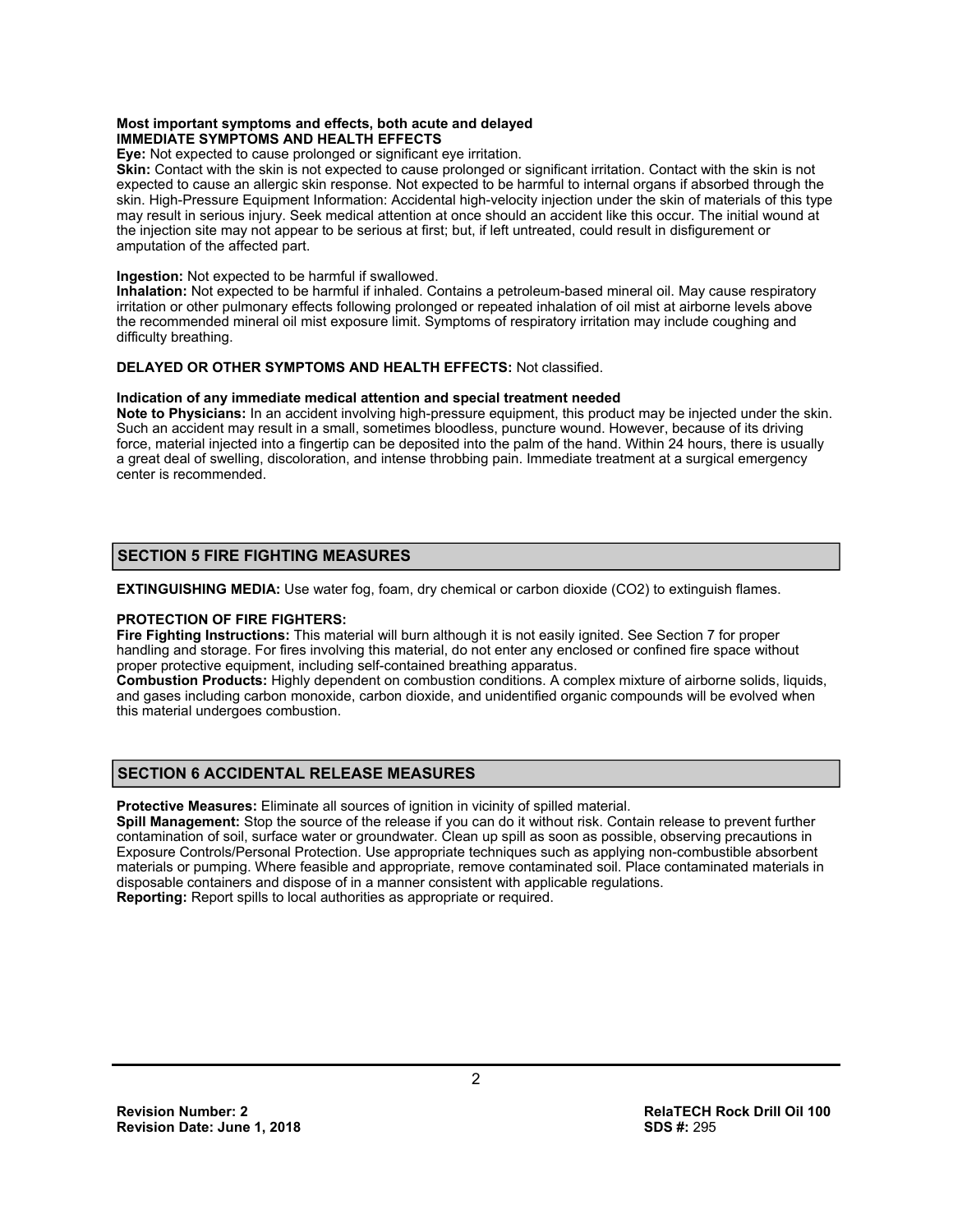# **SECTION 7 HANDLING AND STORAGE**

**General Handling Information:** Avoid contaminating soil or releasing this material into sewage and drainage systems and bodies of water.

**Static Hazard:** Electrostatic charge may accumulate and create a hazardous condition when handling this material. To minimize this hazard, bonding and grounding may be necessary but may not, by themselves, be sufficient. Review all operations which have the potential of generating and accumulating an electrostatic charge and/or a flammable atmosphere (including tank and container filling, splash filling, tank cleaning, sampling, gauging, switch loading, filtering, mixing, agitation, and vacuum truck operations) and use appropriate mitigating procedures. For more information, refer to OSHA Standard 29 CFR 1910.106, 'Flammable and Combustible Liquids', National Fire Protection Association (NFPA 77, 'Recommended Practice on Static Electricity', and/or the American Petroleum Institute (API) Recommended Practice 2003, 'Protection Against Ignitions Arising Out of Static, Lightning, and Stray Currents'.

**Container Warnings:** Container is not designed to contain pressure. Do not use pressure to empty container or it may rupture with explosive force. Empty containers retain product residue (solid, liquid, and/or vapor) and can be dangerous. Do not pressurize, cut, weld, braze, solder, drill, grind, or expose such containers to heat, flame, sparks, static electricity, or other sources of ignition. They may explode and cause injury or death. Empty containers should be completely drained, properly closed, and promptly returned to a drum reconditioner or disposed of properly.

## **SECTION 8 EXPOSURE CONTROLS/PERSONAL PROTECTION**

#### **GENERAL CONSIDERATIONS:**

Consider the potential hazards of this material (see Section 3), applicable exposure limits, job activities, and other substances in the work place when designing engineering controls and selecting personal protective equipment. If engineering controls or work practices are not adequate to prevent exposure to harmful levels of this material, the personal protective equipment listed below is recommended. The user should read and understand all instructions and limitations supplied with the equipment since protection is usually provided for a limited time or under certain circumstances.

#### **ENGINEERING CONTROLS:**

Use in a well-ventilated area.

#### **PERSONAL PROTECTIVE EQUIPMENT**

**Eye/Face Protection:** No special eye protection is normally required. Where splashing is possible, wear safety glasses with side shields as a good safety practice.

**Skin Protection:** No special protective clothing is normally required. Where splashing is possible, select protective clothing depending on operations conducted, physical requirements and other substances in the workplace. Suggested materials for protective gloves include: Nitrile Rubber, Silver Shield, Viton.

**Respiratory Protection:** No respiratory protection is normally required.

If user operations generate an oil mist, determine if airborne concentrations are below the occupational exposure limit for mineral oil mist. If not, wear an approved respirator that provides adequate protection from the measured concentrations of this material. For air-purifying respirators use a particulate cartridge. Use a positive pressure airsupplying respirator in circumstances where air-purifying respirators may not provide adequate protection.

#### **Occupational Exposure Limits:**

| Component                              | Agency       | <b>TWA</b>          | <b>STEL</b>       | Ceilina | <b>Notation</b> |
|----------------------------------------|--------------|---------------------|-------------------|---------|-----------------|
| Highly refined mineral oil (C15 - C50) | <b>ACGIH</b> | $5 \,\mathrm{mq/m}$ | $10 \text{ mg/m}$ |         |                 |
| Highly refined mineral oil (C15 - C50) | OSHA Z-1     | $5 \text{ mg/m}$    |                   |         |                 |

Consult local authorities for appropriate values.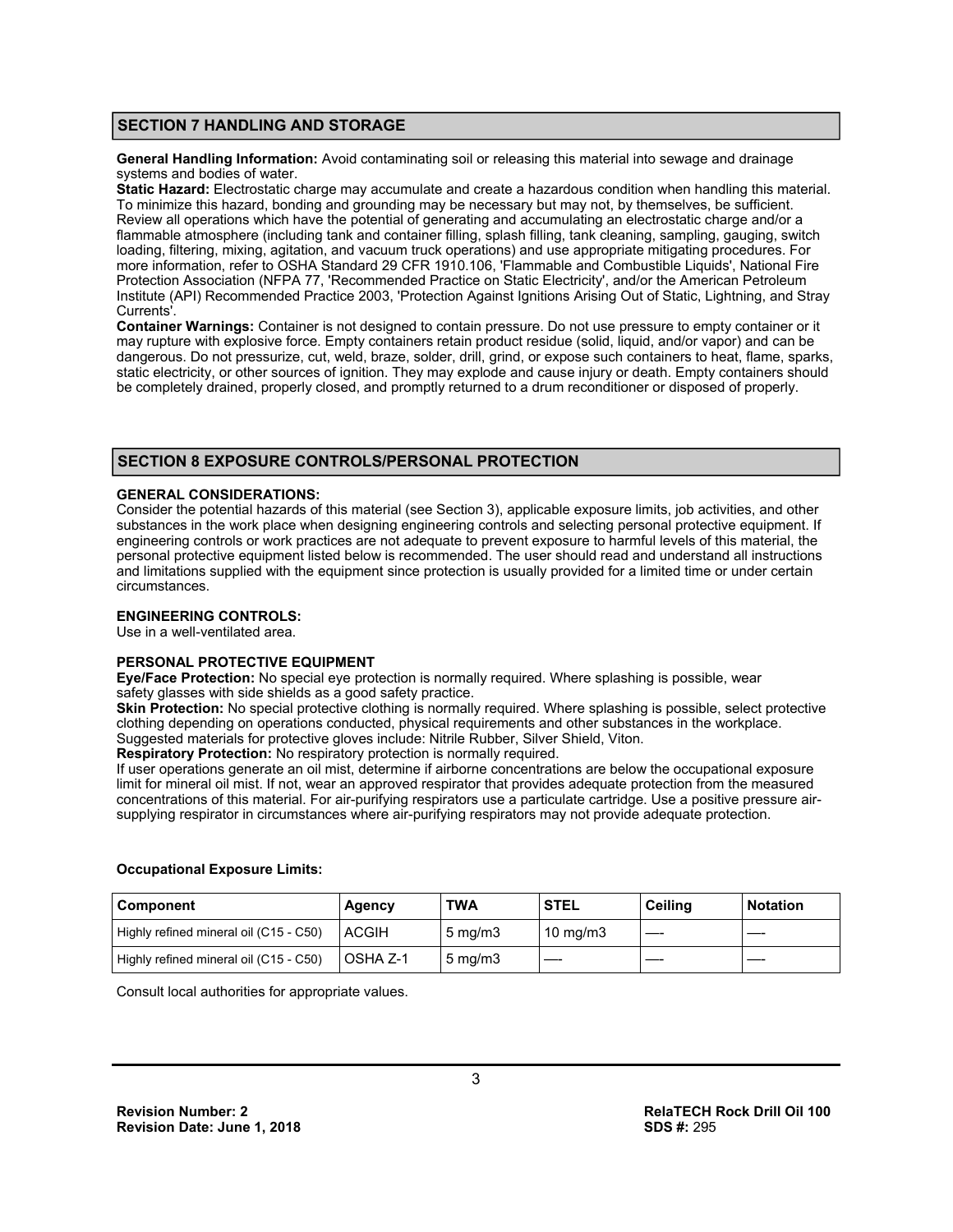# **SECTION 9 PHYSICAL AND CHEMICAL PROPERTIES**

**Attention: the data below are typical values and do not constitute a specification.** 

**Color:** Amber **Physical State:** Liquid **Odor:** Petroleum odor **Odor Threshold:** Not Determined **pH:** Essentially neutral **Vapor Pressure:** Not Determined **Vapor Density (Air = 1):** Greater than 5 **Initial Boiling Point:** 600°F **Solubility:** Negligible **Freezing Point:** Not Applicable **Melting Point:** -10°C **Specific Gravity:** 0.89 **Viscosity:** Approximately 100 cSt @ 40°C **Evaporation Rate:** No data available **Decomposition temperature:** No Data Available **Octanol/Water Partition Coefficient:** No data available

**FLAMMABLE PROPERTIES: Flammability (solid, gas):** No Data Available

**Flashpoint:** (Cleveland Open Cup) 460 °F **Autoignition:** Not Determined **Flammability (Explosive) Limits (% by volume in air):** Lower: Not Determined Upper: Not Determined

#### **SECTION 10 STABILITY AND REACTIVITY**

**Reactivity:** May react with strong acids or strong oxidizing agents, such as chlorates, nitrates, peroxides, etc.

**Chemical Stability:** This material is considered stable under normal ambient and anticipated storage and handling conditions of temperature and pressure.

**Incompatibility With Other Materials:** Not applicable

**Hazardous Decomposition Products:** None known (None expected)

**Hazardous Polymerization:** Hazardous polymerization will not occur.

#### **SECTION 11 TOXICOLOGICAL INFORMATION**

#### **Information on toxicological effects**

**Serious Eye Damage/Irritation:** The eye irritation hazard is based on evaluation of data for product components.

**Skin Corrosion/Irritation:** The skin irritation hazard is based on evaluation of data for product components.

**Skin Sensitization:** The skin sensitization hazard is based on evaluation of data for product components.

**Acute Dermal Toxicity:** The acute dermal toxicity hazard is based on evaluation of data for product components.

**Acute Oral Toxicity:** The acute oral toxicity hazard is based on evaluation of data for product components. components.

**Revision Date: June 1, 2018** 

**Revision Number: 2 RelaTECH Rock Drill Oil 100**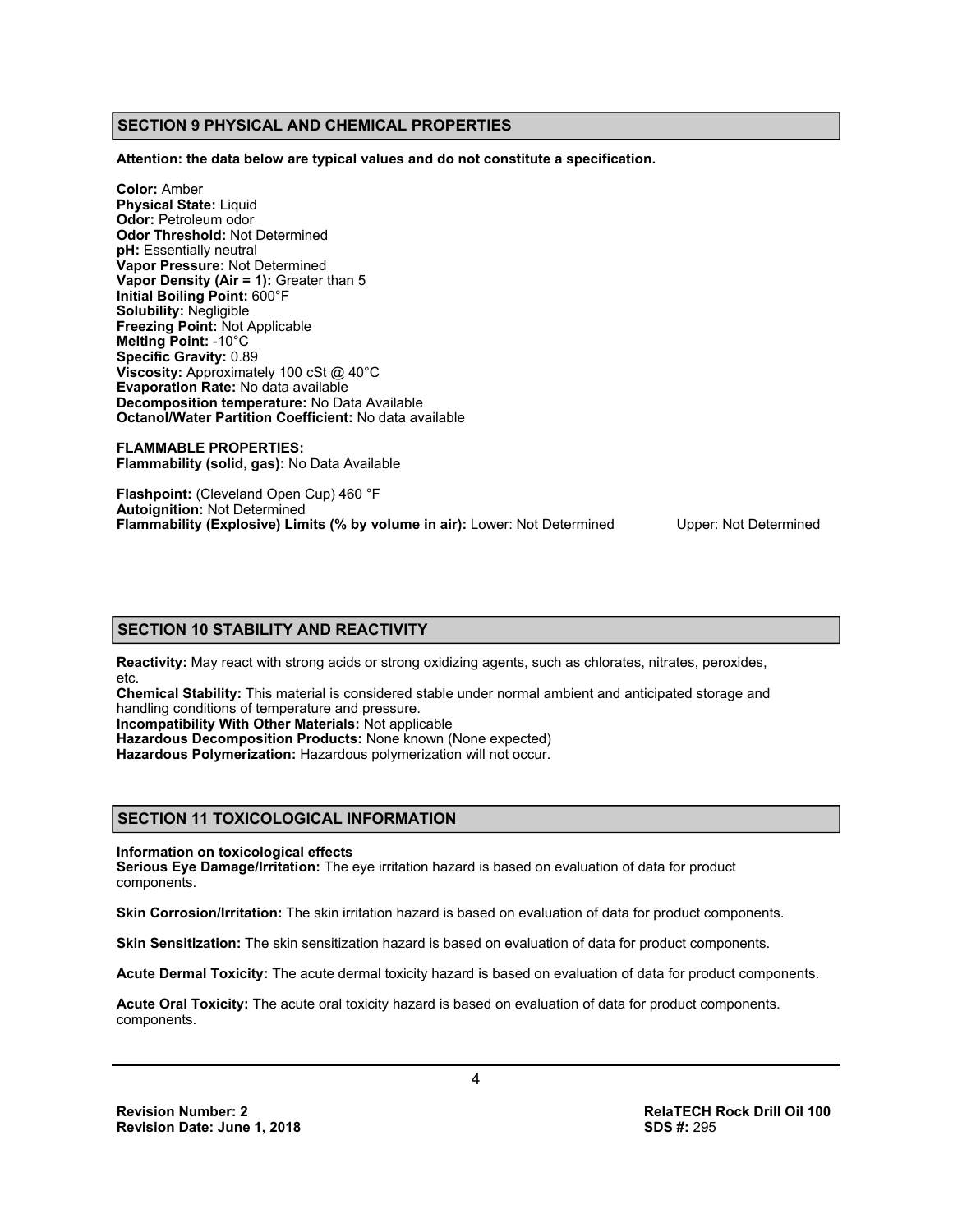**Acute Inhalation Toxicity:** The acute inhalation toxicity hazard is based on evaluation of data for product components.

#### **Acute Toxicity Estimate:** Not Determined

**Germ Cell Mutagenicity:** The hazard evaluation is based on data for components or a similar material.

**Carcinogenicity:** The hazard evaluation is based on data for components or a similar material.

**Reproductive Toxicity:** The hazard evaluation is based on data for components or a similar material.

**Specific Target Organ Toxicity - Single Exposure:** The hazard evaluation is based on data for components or a similar material.

**Specific Target Organ Toxicity - Repeated Exposure:** The hazard evaluation is based on data for components or a similar material.

#### **ADDITIONAL TOXICOLOGY INFORMATION:**

This product contains petroleum base oils which may be refined by various processes including severe solvent extraction, severe hydrocracking, or severe hydrotreating. None of the oils requires a cancer warning under the OSHA Hazard Communication Standard (29 CFR 1910.1200). These oils have not been listed in the National Toxicology Program (NTP) Annual Report nor have they been classified by the International Agency for Research on Cancer (IARC) as; carcinogenic to humans (Group 1), probably carcinogenic to humans (Group 2A), or possibly carcinogenic to humans (Group 2B). These oils have not been classified by the American Conference of Governmental Industrial Hygienists (ACGIH) as: confirmed human carcinogen (A1), suspected human carcinogen (A2), or confirmed animal carcinogen with unknown relevance to humans (A3).

# **SECTION 12 ECOLOGICAL INFORMATION**

#### **ECOTOXICITY**

This material is not expected to be harmful to aquatic organisms. The product has not been tested. The statement has been derived from the properties of the individual components.

#### **MOBILITY**

No data available.

#### **PERSISTENCE AND DEGRADABILITY**

This material is not expected to be readily biodegradable. The biodegradability of this material is based on an evaluation of data for the components or a similar material. The product has not been tested. The statement has been derived from the properties of the individual components.

#### **POTENTIAL TO BIOACCUMULATE**

Bioconcentration Factor: No data available. Octanol/Water Partition Coefficient: No data available

# **SECTION 13 DISPOAL CONSIDERATIONS**

Use material for its intended purpose or recycle if possible. Oil collection services are available for used oil recycling or disposal. Place contaminated materials in containers and dispose of in a manner consistent with applicable regulations. Contact your sales representative or local environmental or health authorities for approved disposal or recycling methods.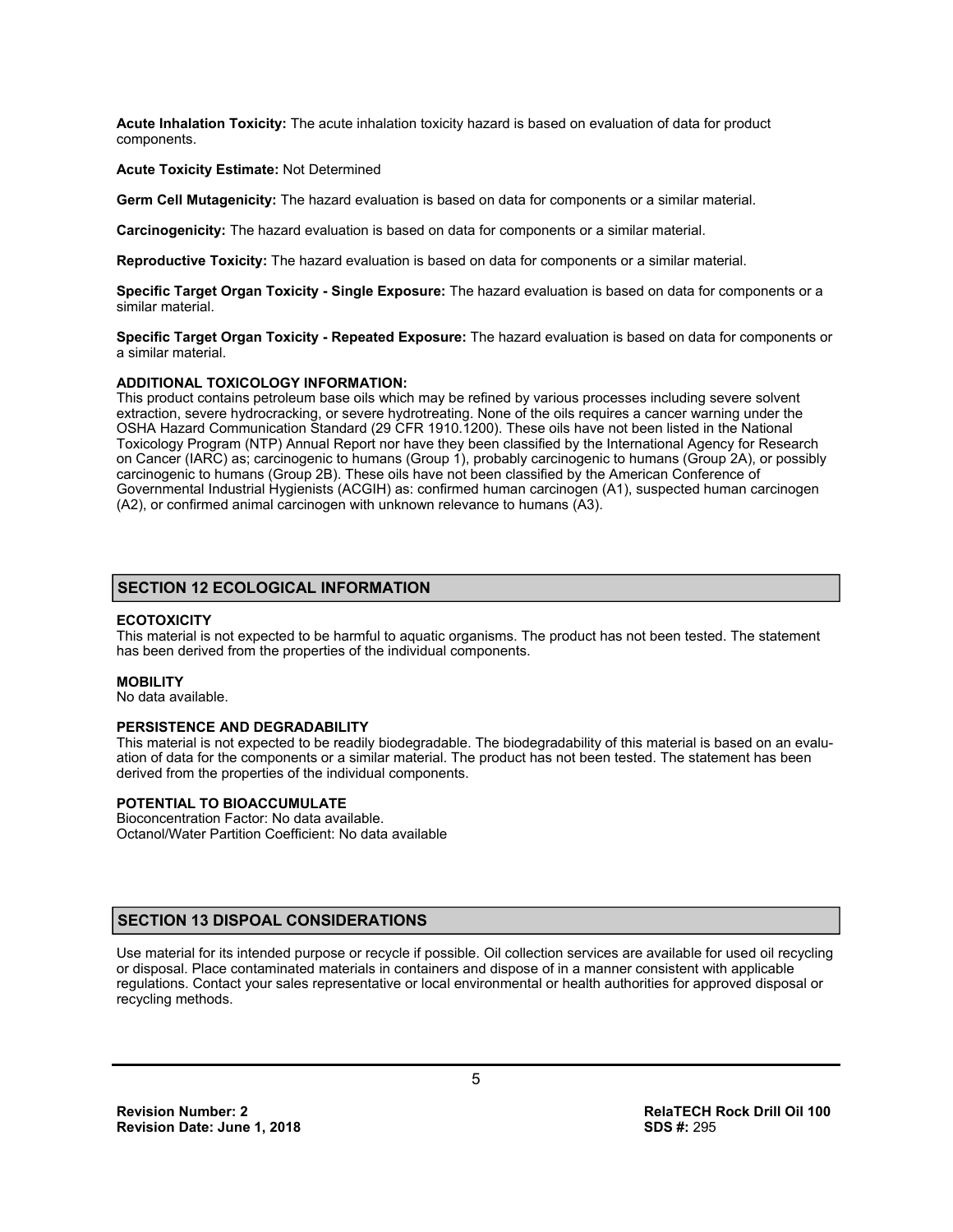# **SECTION 14 TRANSPORT INFORMATION**

The description shown may not apply to all shipping situations. Consult 49CFR, or appropriate Dangerous Goods Regulations, for additional description requirements (e.g., technical name) and mode-specific or quantityspecific shipping requirements.

**DOT Shipping Description:** PETROLEUM LUBRICATING OIL, NOT REGULATED AS A HAZARDOUS MATERIAL FOR TRANSPORTATION UNDER 49 CFR

**IMO/IMDG Shipping Description:** PETROLEUM LUBRICATING OIL; NOT REGULATED AS DANGEROUS GOODS FOR TRANSPORT UNDER THE IMDG CODE

**ICAO/IATA Shipping Description:** PETROLEUM LUBRICATING OIL; NOT REGULATED AS DANGEROUS GOODS FOR TRANSPORT UNDER ICAO TI OR IATA DGR

**Transport in bulk according to Annex II of MARPOL 73/78 and the IBC code:** Not applicable

## **SECTION 15 REGULATORY INFORMATION**

| <b>EPCRA 311/312 CATEGORIES:</b>  | 1. Immediate (Acute) Health Effects:<br>2. Delayed (Chronic) Health Effects:<br>3. Fire Hazard:<br>4. Sudden Release of Pressure Hazard:<br>5. Reactivity Hazard: | NO.<br><b>NO</b><br>NO.<br>NO.<br>NO. |
|-----------------------------------|-------------------------------------------------------------------------------------------------------------------------------------------------------------------|---------------------------------------|
| <b>REGULATORY LISTS SEARCHED:</b> |                                                                                                                                                                   |                                       |
| 01-1=IARC Group 1                 | 03=EPCRA 313                                                                                                                                                      |                                       |
| 01-2A=IARC Group 2A               | 04=CA Proposition 65                                                                                                                                              |                                       |
| 01-2B=IARC Group 2B               | 05=MA RTK                                                                                                                                                         |                                       |
| 02=NTP Carcinogen                 | 06=NJ RTK                                                                                                                                                         |                                       |
|                                   | 07=PARTK                                                                                                                                                          |                                       |

No components of this material are found on the regulatory lists above.

#### **CHEMICAL INVENTORIES:**

All components comply with the following chemical inventory requirements: AICS (Australia), DSL (Canada), EINECS (European Union), IECSC (China), KECI (Korea), PICCS (Philippines), TSCA (United States).

One or more components does not comply with the following chemical inventory requirements: ENCS (Japan).

#### **NEW JERSEY RTK CLASSIFICATION:**

Under the New Jersey Right-to-Know Act L. 1983 Chapter 315 N.J.S.A. 34:5A-1 et. seq., the product is to be identified as follows: PETROLEUM OIL (Lubricating oil)

| <b>SECTION 16 OTHER INFORMATION</b> |             |                 |               |  |
|-------------------------------------|-------------|-----------------|---------------|--|
| <b>NFPA RATINGS:</b>                | Health: $0$ | Flammability: 1 | Reactivity: 0 |  |
| <b>HMIS RATINGS:</b>                | Health: 1   | Flammability: 1 | Reactivity: 0 |  |